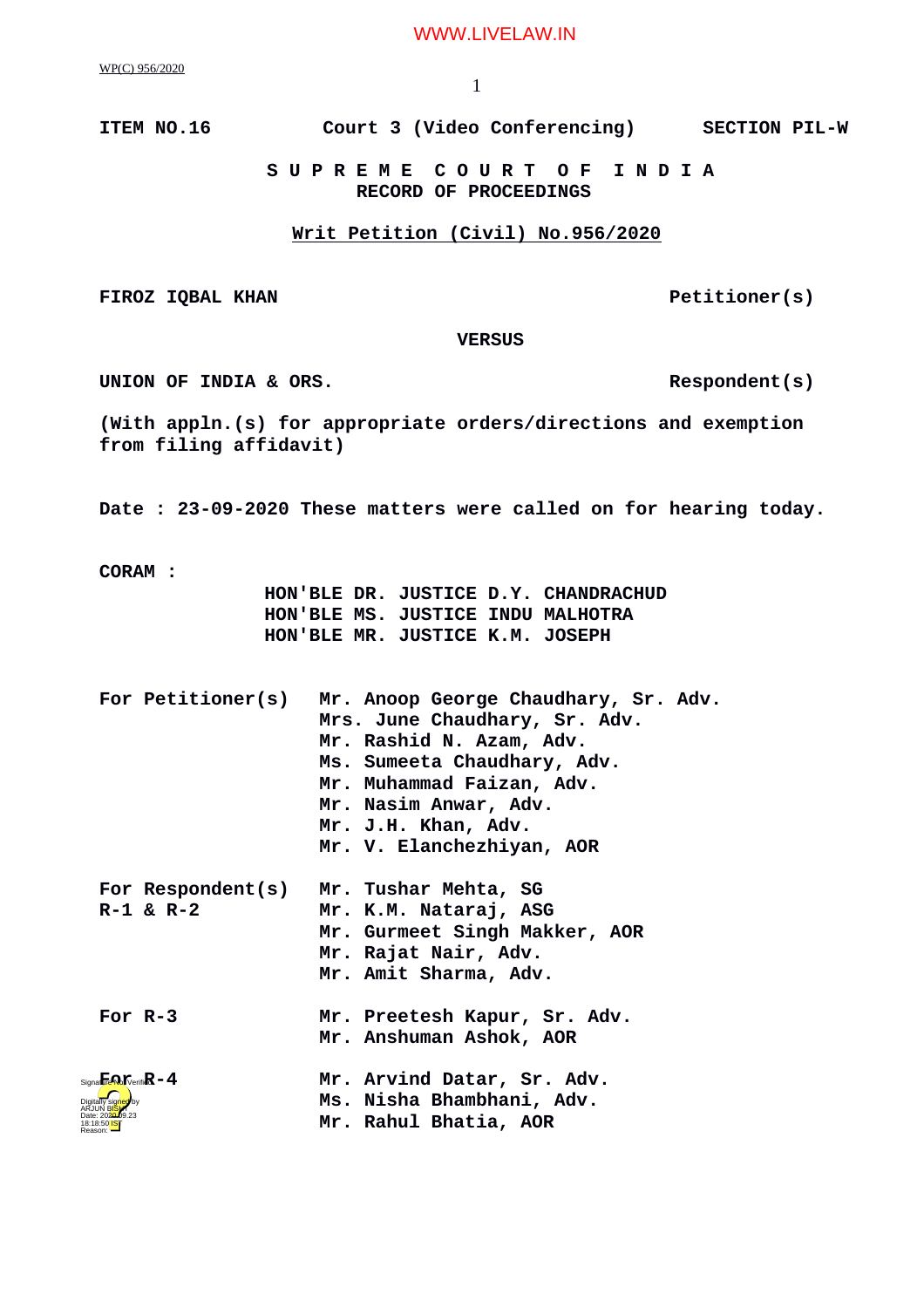WWW.LIVELAW.IN

| WP(C) 956/2020                                                  | 2                                                                                                                                                                                                                                                     |
|-----------------------------------------------------------------|-------------------------------------------------------------------------------------------------------------------------------------------------------------------------------------------------------------------------------------------------------|
|                                                                 | Mr. Rahul Unnikrishnan, Adv.                                                                                                                                                                                                                          |
| For $R-5$                                                       | Mr. Vishnu Shankar Jain, AOR<br>Ms. Amita Sachdeva, Adv.<br>Mr. Bijendar Singh, Adv.<br>Mr. Pankaj Kumar Verma, Adv.<br>Ms. Vaishnavi Ranjana, Adv.<br>Mr. Chanakya Gupta, Adv.<br>Ms. Mallika Parmar, Adv.<br>Mr. Vinay Rajput, Adv.                 |
| IA 90940/2020<br>(For Intervention)                             | Ms. Sharukh Alam, Adv.<br>Ms. Liz Mathew, AOR<br>Mr. Shantanu Singh, Adv.<br>Mr. Ankur Gulyani Panda, Adv.<br>Mr. Navneet R., Adv.<br>Ms. Sonali Jain, Adv.                                                                                           |
| IA 91132/2020<br>(For Intervention)                             | Mr. Shadan Farasat, AOR<br>Mr. Shourya Dasgupta, Adv.<br>Mr. Bharat Gupta, Adv.                                                                                                                                                                       |
| IA 91167/2020 &<br>(For Intervention)                           | Mr. Anas Tanwir, AOR<br>Mr. Gautam Bhatia, Adv.                                                                                                                                                                                                       |
| IA 94621/2020<br>(For Intervention)                             | Mr. Sanjay Hegde, Sr. Adv.<br>Mr. Mrigank Prabhakar, AOR                                                                                                                                                                                              |
| IA 94633/2020,<br>94643/2020 & 95678/2020<br>(For Intervention) | Mr. Ravi Sharma, AOR                                                                                                                                                                                                                                  |
| IA 94667/2020<br>(For Intervention)                             | Mr. Mukul Rohatgi, Sr Adv.<br>Mr. Saket Shukla, Adv.<br>Mr. Vasanth Rajasekaran, Adv.<br>Mr. Debarshi Dutta, Adv.<br>Mr. Rajat Pradhan, Adv.<br>Ms. Ranjeeta Rohatgi AOR<br>Ms. Pragya Baghel, Adv.<br>Ms. Sheena Lype, Adv.<br>Ms. Samten Doma, Adv. |
| IA 94683/2020<br>(For Intervention)                             | Mr. J. Sai Deepak, Adv.<br>Mr. Suvidutt M.S., AOR<br>Mrs. Anu B., Adv.<br>Mr. Vibhor Ahlawat, Adv.<br>Mr. Abhishek Avadani, Adv.<br>Mr. Avinash Sharma, Adv.<br>Ms. Shaktiki Sharma, Adv.                                                             |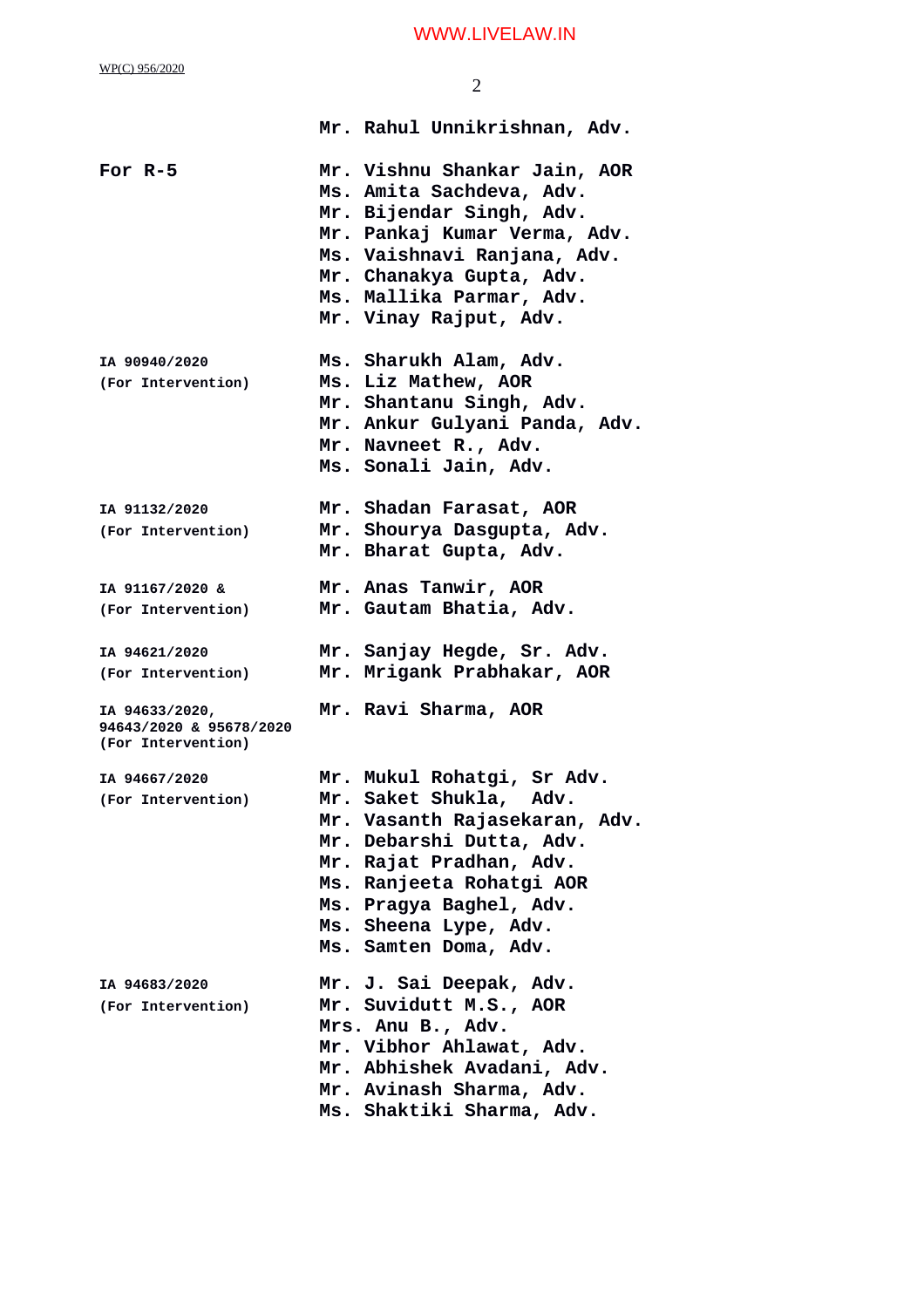## WWW.LIVELAW.IN

|                                     | Ms. Vanya Agarwal, Adv.<br>Mr. Yogesh Kumar, Adv.<br>Mr. Abhijeet Singh, Adv. |
|-------------------------------------|-------------------------------------------------------------------------------|
| IA 95066/2020<br>(For Intervention) | Mr. Pratik R. Bombarde, AOR                                                   |
| IA 95675/2020                       | Mr. Kaleeswaram Raj, Adv.                                                     |
| (For Intervention)                  | Thulasi K. Raj, Adv.                                                          |
|                                     | Ms. Maitreyi Hegde, Adv.                                                      |
|                                     | Ms. Aruna, Adv.                                                               |
|                                     | Mr. Nishe Rajen Shonker, AOR                                                  |
|                                     |                                                                               |

## **UPON hearing the counsel the Court made the following O R D E R**

- 1 During the course of the hearing today, Mr Tushar Mehta, Solicitor General of India stated that the Central Government has, in exercise of the power conferred upon it by sub-section (3) of Section 20 of the Cable Television Networks (Regulation) Act 1995, issued a notice to show cause dated 23 September 2020, to 'Sudarshan News'. Since the notice is stated to be 'returnable' on 28 September 2020, the Solicitor General has requested the Court to defer the hearing in the present case so as to enable the Central Government to take a considered view of the matter.
- 2 We have heard learned counsel in response to the submission of the Solicitor General.
- 3 Since a notice to show cause has been issued by the Central Government to the fourth respondent today, the hearing of the present proceedings is deferred to 5 October 2020. The notice shall be dealt with in accordance with law and the Central Government shall submit a report to this Court indicating the outcome of the notice. Since the notice has been issued during the pendency of these proceedings, further steps in pursuance of the notice to show cause shall be subject to the result of the present proceedings and to such orders as may be passed by this Court.